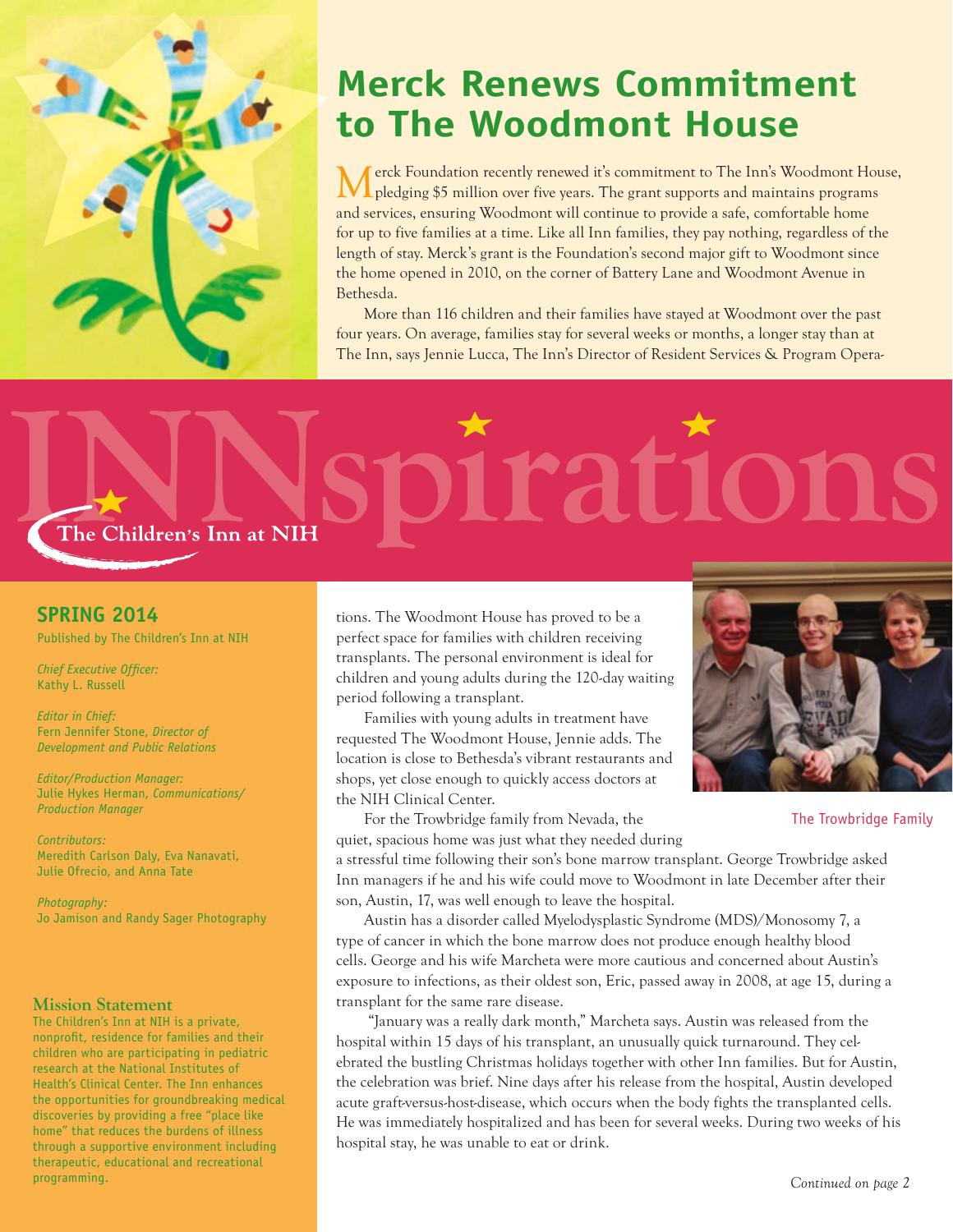

 $\n *L*$ 

"We always felt very welcomed, very cared for," Bridget Atkins says of her stay at The Inn's Woodmont House. "It helped us focus on what we were there to do–getting Dalvin better, getting him home with a clean bill of health."



 "From that initial gift through their support of The Inn's major expansion in 2004 and continuing with \$10 million committed to The Woodmont House, Merck has always responded to the evolving needs of our residents," says Inn CEO Kathy Russell.

### Merck Renews Commitment (continued from page 1)

By February, Austin was beginning to show small, but positive signs of improvement, Marcheta says. Doctors began giving Austin "passes" to leave for brief outings. His dad took him to the Bethesda library down the street from The Woodmont House. The family also went to the movies. "We're starting to breath a little easier and feel a little better," Marcheta says. "To be able to stay together here is a huge help." George, an architect, appreciates the spacious office for parents to use, which allows him to roll out drawings and plans. "Having that extra work space has really made a difference,'' he says. Marcheta, an accountant, found it too difficult to work—even remotely—during Austin's treatment so she resigned. "This is where we need to be right now," she says. "We don't have another child. There was no way one of us was not going to be here during Austin's transplant."

Bridget Atkins also requested The Woodmont House after her son Dalvin, 21, underwent a bone marrow transplant to treat his blood disorder, Aplastic Anemia. The two spent several months at Woodmont last year.

Friendly, outgoing, and quick with a smile, Bridget bonded with Woodmont House Manager Chiquita Serpas and Assistant Manager Taylor Watson. They shared meals together, particularly Friday night family dinners. Whenever Bridget and Dalvin returned from treatment, they headed straight to Chiquita's and Taylor's office, she says.

"They were never too busy to sit with you and hear you out," Bridget says. "We actually looked forward to greeting them. It's funny, it was like coming home to mom and dad." Dalvin returned home to Florida around Thanksgiving and he and his mom credit his healing progress to the time he spent at Woodmont.

## Merck: A Legacy of Giving

**J**ith their second major financial commitment to The Woodmont House and more than two decades of generous support of The Children's Inn, Merck and the Merck Foundation have built a legacy of philanthropy that has touched thousands of lives and will benefit many more seriously ill children and their families who will stay at The Inn in the future.

The partnership with Merck began 25 years ago with its initial gift of \$3.7 million to build The Inn. Merck's total giving now tops \$20 million—a remarkable level of support and commitment to The Inn's mission.

"There is no way to really put into words how much Merck's support over the years has meant to our families. The Inn and Woodmont House would not exist today without Merck's financial support," says Inn CEO Kathy Russell.

As a global healthcare company, Merck and the Merck Foundation are committed to helping increase access to medicines, vaccines and quality healthcare worldwide. The Inn's mission and partnership with Merck support these goals by providing a free "Place Like Home" for children and families from all 50 states and more than 84 countries who are participating in leading edge biomedical clinical trials at the NIH.

The Inn would like to express our deep appreciation to Inn board members, Robert McMahon and Mark Raabe; as well as Ken Frazier, Chairman and Chief Executive Officer of Merck; and Brian Grill, Executive Vice President, Merck Foundation, for their strong support of this partnership with Merck.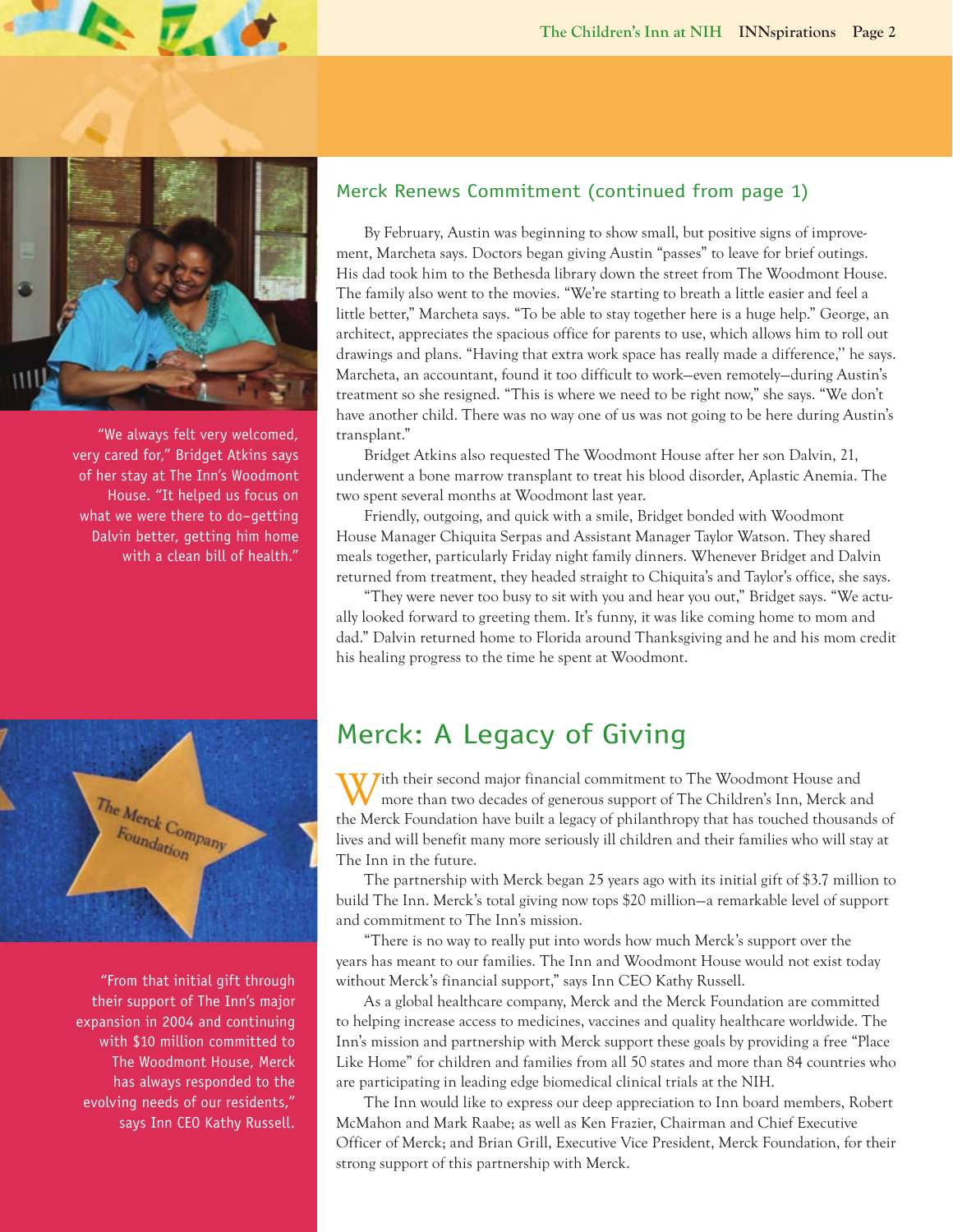

 $\mathbb{Z}$  o.

 "As The Children's Inn begins its 25th year of providing "A Place Like Home" for children with cancer and their families, CCF is pleased to have been a part of The Inn since its beginning. It's been a long and mutually wonderful relationship that will continue Shirley's legacy and reflect her love of The Inn," says Diane Perry, Shirley's daughter and CCF's Executive Director.

## Steadfast Support from The Children's Cancer Foundation

ast August, The Children's Inn lost a dear friend and staunch supporter-Shirley Howard, President and Founder of The Children's Cancer Foundation, Inc. (CCF). Shirley passed away at age 88, but not before devoting her life to helping children and their families living with cancer. It's been said that Shirley and CCF changed the face of childhood cancer, perhaps more than any other organization in the area. Throughout her years of support, Shirley described The Inn as a wonderful, inspirational place.

"The Children's Cancer Foundation's grants have enabled The Inn to welcome our young cancer patients and their families into a warm and homelike place during extremely stressful and medically traumatic times," says Kathy Russell, Inn CEO. "These children, who are participating in groundbreaking biomedical research at the NCI, are often the most sick and their families the most stressed. CCF's support of The Inn has truly helped these children enroll, and stay enrolled, in life-saving clinical trials."

Over the years, CCF has played an integral role in the growth of The Inn, providing more than 22 grants, totaling \$1,787,040. These grants supported many of the major capital projects and improvements that directly affect our residents, including funding for the Great Room in the main lobby, the children's Computer Room, the Reflection Space, the Entertainment Room at The Woodmont House and more.

"I was a new member of the CCF Board of Directors when I attended the initial dedication for the Great Room at The Inn and can still recall the joy that Shirley expressed about the foundation's role in creating a truly wonderful place for the children and their families. The Inn has a special place in the hearts of our members and we look forward to continuing our relationship in the years to come," says Dr. Jerry Chadwick, CCF President.



We learned from more than 200 participants of our survey that The Inn indeed has a significant positive impact on families during their stay.

## Measuring The Inn's Effectiveness

The Inn has provided "A Place Like Home" for the more than 12,000 children **I** families who have stayed here since opening in 1990. We wanted to know if we were meeting the needs of our families and ensure that our resources are applied in the most optimal way. Last year, The Inn launched a strategic evaluation plan to demonstrate mission impact and organizational effectiveness. We hope to gain comprehensive information, which we will share with key stakeholders to convey the impact of their efforts.

The first part of the strategic plan was a family survey. From June to September 2013, caregivers and patients over the age of 18 were asked to complete a survey designed to gauge why they chose the NIH for treatment, how The Inn impacted their emotional, social, and financial well being, and what programs and services were particularly beneficial. The survey results reveled that: without The Inn, families would have trouble coming to the NIH for treatment due to housing costs; anxiety levels were reported to have decreased for both the caregiver and child during their stay at The Inn; and families appreciated the wide array of programs and activities offered.

We now have concrete data to show that we are meeting the goals of our mission. This information will be used to continue to improve current services and meet the changing needs of patients and families.